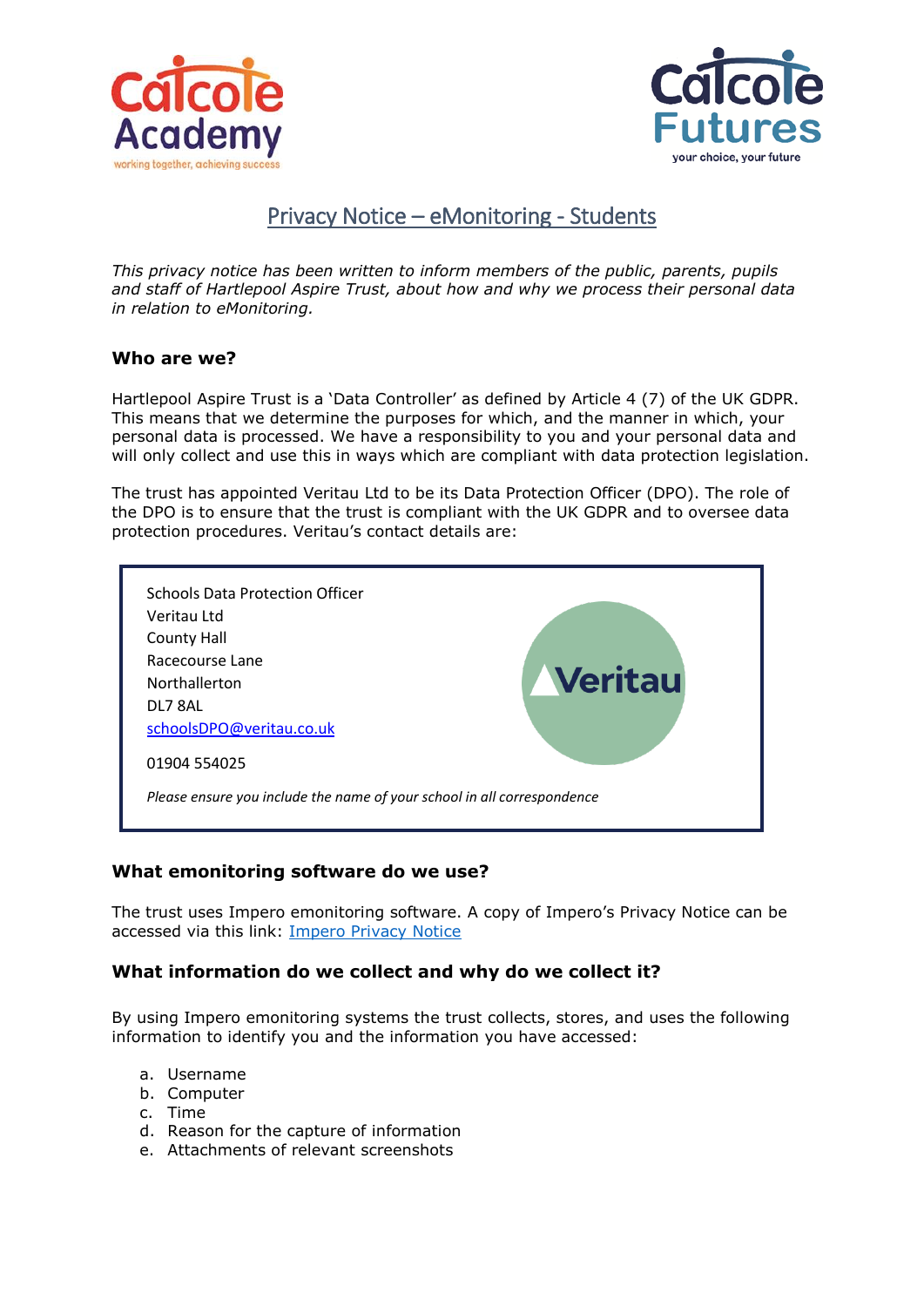**The trust operates emonitoring software for the following purposes:**

• Safeguarding

### **Our lawful basis for processing your personal data is Article 6(1)(c) and 9 (2)(b) respectively:**

6 (1) (c) Legal Obligation The system facilitates the e-monitoring of students IT usage which allows for the effective safeguarding of students. This supports students by ensuring their wellbeing in protecting them against harmful online content and alerting the school to any potential safeguarding risks as evidenced by the individual's internet usage. This is in line with the duty of care that the school are responsible for providing as set out in the Education Act 2002.

Department for Education's statutory guidance 'Keeping Children Safe in Education' obliges schools and colleges in England to "ensure appropriate filters and appropriate monitoring systems are in place. Children should not be able to access harmful or inappropriate material from the school or colleges IT system" however, schools will need to "be careful that "over blocking" does not lead to unreasonable restrictions as to what children can be taught with regards to online teaching and safeguarding." Schools (and registered childcare providers) in England and Wales are required "to ensure children are safe from terrorist and extremist material when accessing the internet in school, including by establishing appropriate levels of filtering" (Revised Prevent Duty Guidance: for England and Wales, 2015).

9 (2)(b) – processing is necessary for the purposes of carrying out the obligations and exercising specific rights of the controller or of the data subject in the field of employment and social security and social protection.

#### **Who has access to your personal data?**

Your information will only be made available to trust employees where there is a need to investigate the report. Only employees authorised by trust management may have access to this information.

## **Who do we share your personal data with?**

We will only share captured information with other agencies where there is a lawful reason to do so - for example to share with the police for the purposes of crime prevention.

## **How long do we keep your personal data for?**

Information which does not meet the trust threshold will be retained for 90 days.

Information which meets the trust threshold will be retained until the student is 25 years old.

## **What rights do you have over your data?**

Under the UK GDPR, individuals have the following rights in relation to the processing of their personal data:

- to be informed about how we process your personal data. This notice fulfils this obligation,
- to request access to your personal data that we hold, and be provided with a copy of it,